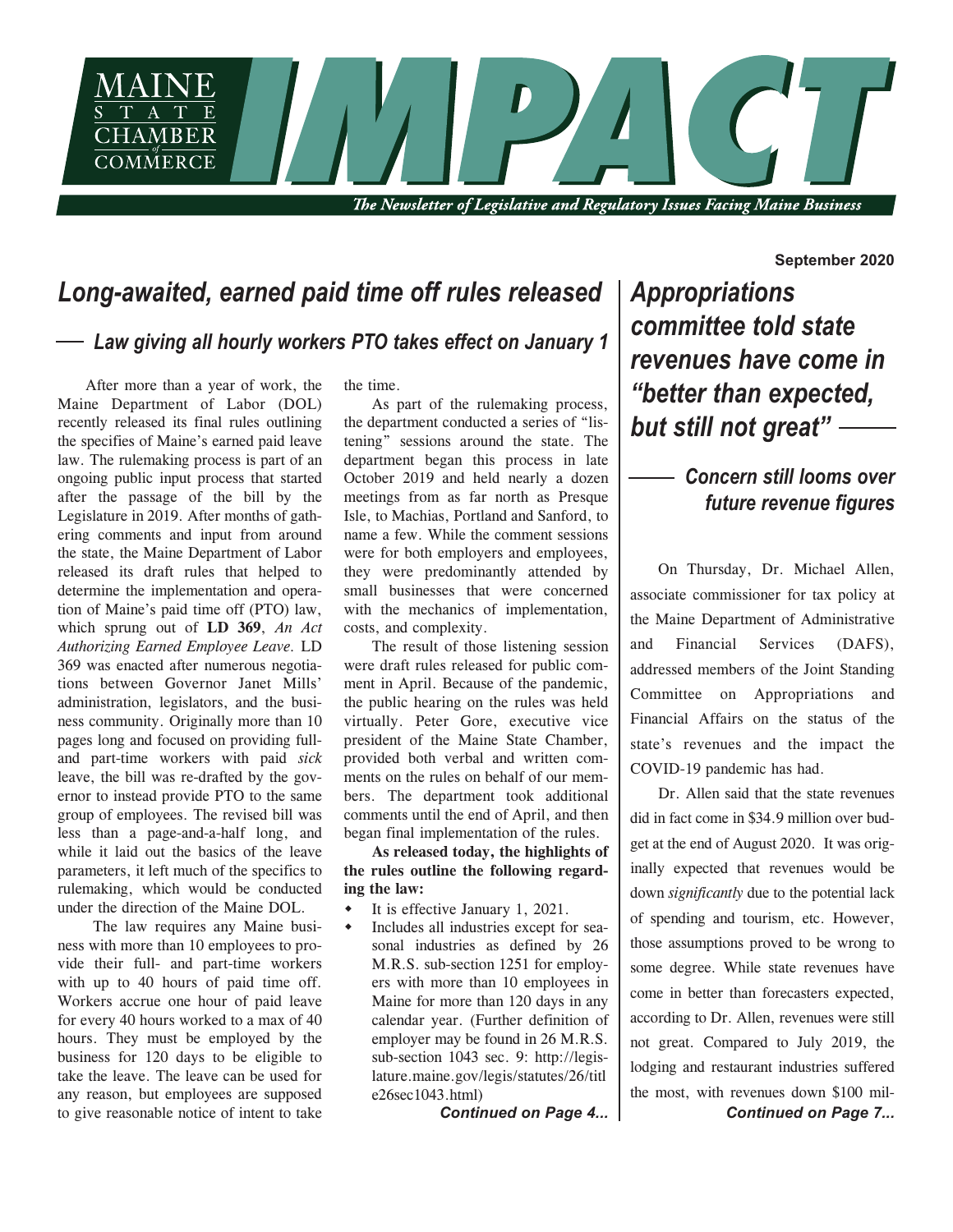#### *Inside Impact...*

| <i><b>IIISIUE IIIIµact…</b></i>      |
|--------------------------------------|
| Absentee Ballot Tracking p. 5        |
| Annual Dinner / Debate  p. 11        |
| Best Places to Work  p. 14           |
| Chamber Book Drive  p. 7             |
| Community Colleges  p. 8             |
| FAME Financing p. 9                  |
| Micro-Enterprise Grant  p. 11        |
| P.D. Merrill Legacy Event p. 9       |
| Paid Time Off p. 1                   |
| Public Option Health Insurance  p. 3 |
| Ranked Choice Voting  p. 3           |
| Scramble for Scholars  p. 12         |
| State Revenues  p. 1                 |
| UMaine System  p. 10                 |
| Webinar Series  p. 10                |
| Workplace Wellness  p. 15            |
|                                      |

#### **Vol. 54, No. 14** *Impact* **(207) 623-4568**

*Impact* **(ISSN 1055-3029)** is published weekly January through June and monthly July through December by the Maine State Chamber of Commerce, 128 State Street, Suite 101, Augusta, Maine 04330-5630. Periodicals postage paid at Augusta, Maine, and additional mailing offices. Maine State Chamber member companies are assessed \$75.00 yearly for each newsletter subscription (subscribers or out-of-dues assessement). **POSTMASTER:** Please send any address changes to *Impact*, 128 State Street, Suite 101, Augusta, Maine 04330-5630.

**Chairman of the Board of Directors:** Larry Wold, TD Bank **President:** Dana F. Connors

*Information in this newsletter is intended to provide guidance, not legal advice. Since exact language and definitions of key terms are critical to understanding the requirements of legislation, rules or laws, we encourage you to read each carefully. Articles and information contained in this newsletter may be reprinted with attribution given to: Maine State Chamber of Commerce. Please address comments to Melanie Baillargeon, director of communications. Information about the Maine State Chamber of Commerce may also be viewed on the Internet at: www.mainechamber.org. Her email address is melanieb@mainechamber.org.*

*About the Maine State Chamber of Commerce: Since 1889, the Maine State Chamber has been fighting to lower your cost of doing business. Through our Grassroots Action Network and OneVoice program, we work with a network of approximately 5,000 companies statewide who see the value in such a service and provide the financial support that keeps our access, advocacy, and assistance efforts going strong. As Maine's Chamber, we make sure that the business environment of the state continues to thrive. The Maine State Chamber of Commerce advocates on behalf of their interests before the legislature and regulatory agencies and through conferences, seminars, and affiliated programs.*

*A message from the president...*

## *"Dinner and a debate in pandemic times…"*

*by Dana F. Connors*



Fall is finally upon us, and we have now spent nearly seven months in "pandemic mode," so to speak. We, like most employers in Maine, have met our challenges with creativity, resilience, and teamwork. We remain committed to serving as your voice in the halls of government, and beyond, and will face the coming challenges in the same manner.

Another thing the pandemic has taught us is appreciation – for the routine things we unintentionally took for granted, for the ease of mobility we've grown to miss, and most importantly, for the important people whose absence is felt and whose presence has had a profound impact on our lives.

This year, our Annual Dinner (see page 11) will commemorate the accomplishments of Woodrow Cross, who passed away in July at the age of 103 through a unique video presentation on Thursday, October 22. As founder of Cross Insurance and champion of the Greater Bangor region, his lifetime of accomplishments in both business and community service are also the centerpiece of our newest endeavor, *OneVoice Maine magazine*, which is currently in production. Cross' humility teaches us much about the achievement and appreciation of success and family. With Cross as our role model, we also celebrate several Community Champions in the inaugural edition of *OneVoice Maine*. I look forward to sharing it all with you virtually via live stream on the evening of Thursday, October 22.

Similar to our gubernatorial debates, we will also host our U.S. Senate Debate that evening, in partnership with News Center Maine. Moderated by Pat Callaghan, the debate is likely one of the last televised forums before the November 3 elections. We hope you tune in to News Center Maine at 7:00 p.m. for the live debate.

We look forward to celebrating our Annual Dinner with you, albeit differently, on Thursday, October 22. And as fall fades into winter and the election season winds to an end, our efforts will focus on the upcoming legislative session. There will be time for that soon enough; let's pause for a moment to celebrate, appreciate, and commemorate.  $\Box$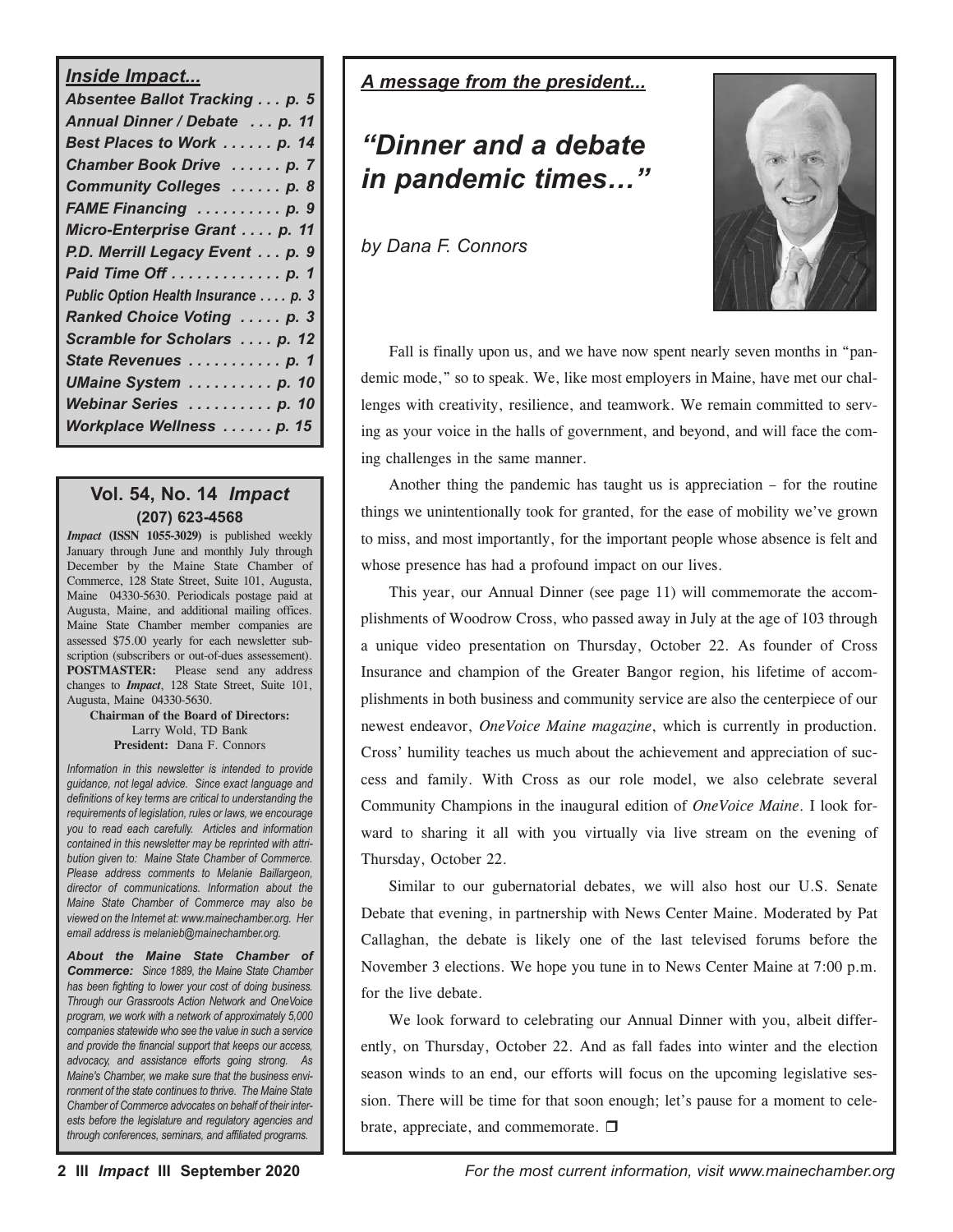## *Washington State public option fails to deliver savings to consumers*

*By Katie Mahoney, vice president of health policy at the U.S. Chamber of Commerce*

As a perilous test case for the nation, the state of Washington is unfortunately experiencing firsthand the harms of the public option. Despite the utopian promise envisioned by allowing consumers to choose a health insurance program run by the government rather than purchasing private insurance on their own or offered by their employer, premiums associated with this new option are even higher. This disappointing reality was recently highlighted in an article by Bloomberg, which exposed the fact that the state's public option plan, "Cascade Care," is a more costly health coverage option than what consumers were paying for their private coverage.

Employers of all sizes have raised ongoing concerns about the direct and substantial threats a public option would have on employer-sponsored insurance (ESI). To raise awareness of these threats, the U.S. Chamber launched Protecting Americans' Coverage Together (PACT). The U.S. Chamber's PACT is a partnership of business voices united to advocate for strengthening and building upon the current ESI system. It is highlighting the dangers of highly disruptive alternatives like a public option, which threaten to undermine the valued employer-sponsored system that provides health coverage for 180 million Americans.

According to a report released by PACT, by shifting employees prematurely into a public option for health coverage, millions of American workers and their families stand to lose the comprehensive coverage and quality care that they depend on and value. Worse, by introducing this option, the nation will see significant disruption in access across the health system and an increase in costs at a time when stability is critically important.

Unemployment rates have skyrocketed across the country due to the coronavirus pandemic and will likely take years to stabilize. COVID-19 has demonstrated the importance of private health coverage, which has the ability to respond to turbulent times with flexibility and certainty. For those Americans who have lost their jobs, and therefore their health coverage, Congress should recognize the significant upheaval Americans are experiencing and provide federal funding support and assistance so workers can maintain their health coverage through COBRA.

Sadly, Washington's experience is not unique. More than 20 states have pursued the public option as a solution to the country's cost challenges. However, despite assurances to the contrary, higher premiums are not the only repercussion. We can expect this latest dangerous experiment to drive up significant costs for families covered through other avenues in Washington state and, eventually, those across the country, as a result.

If Washington state's 2021 public option premiums tell us anything, it's that this new option is far from a silver bullet to reduce health costs and instead will likely make it harder for Americans to access health care services. Rather than focusing on failing proposals, it's time for Congress to strengthen and enhance the current, reliable employer-sponsored insurance system that continues to be the driving force for health care innovation across the country.  $\Box$ 

## *Maine Secretary of State Matt Dunlap issues statement on Supreme Judicial Court Ruling*

Earlier this month, Maine Secretary of State Matt Dunlap publicly thanked the Supreme Judicial Court for its swift clarification of the status of the Superior Court ruling that had overturned the Secretary's determination that the Maine Republican Party had gathered insufficient valid signatures to force a people's veto that would have forestalled the implementation of **LD 1083**, *An Act to Implement Ranked-choice Voting for Presidential Primary and General Elections in Maine*. The Court ruled that the appeal of the Superior Court decision to the Supreme Judicial Court has the effect of placing an automatic stay on the effectiveness of the Superior Court decision, with no motions for a stay being necessary. The Court will decide the merits of the case after the parties file briefs on the merits.

The ruling has the effect of leaving in place the original determination of the Secretary of State that the people's veto effort did not have sufficient signatures to place a stay on the effectiveness of the adopted law and to require an up-or-down vote on the ballot in November on whether rankedchoice voting could be used in the election of the President of the United States.

The Court did not rule on the merits of the case, only on whether a stay of the Superior Court's ruling was in place. Because the Court determined that an automatic stay resulted from the filing of the appeal, what remains in place pending the final ruling of the Court is the original determination of the Secretary of State that the people's veto effort did not gather the 63,067 required signatures to force the matter to a vote in November.

"Because of Federal deadlines regarding providing printed ballots to military and overseas citizens abroad, we must tell the printers to begin their work today. We thank the Court for their swift clarification, understanding that this is not a ruling on the merits. But now we have to begin the work of bringing the election to the voters of Maine," Dunlap said.  $\Box$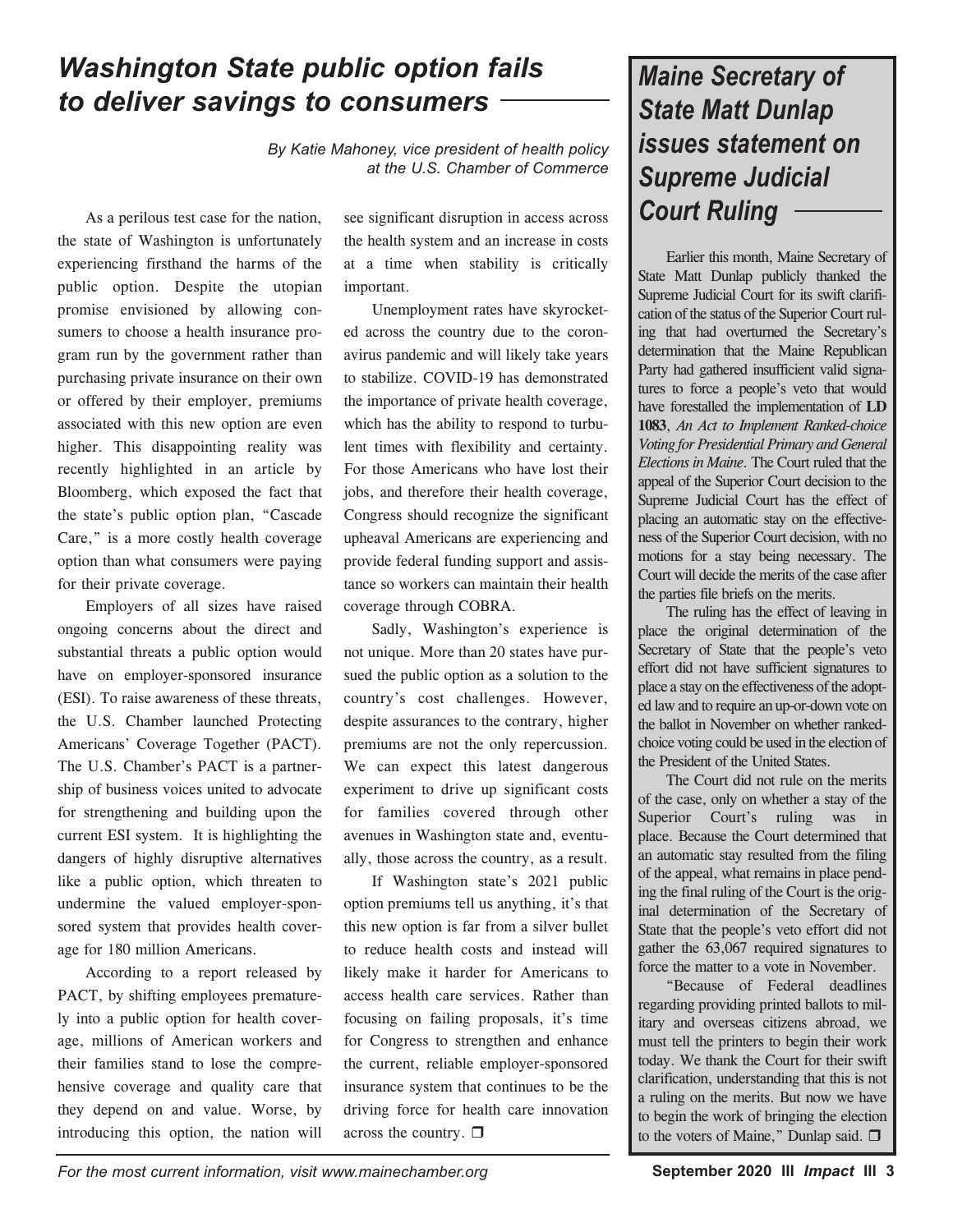## **LEARN TO RE-OPEN SAFELY**

MEMIC offers you a free guide to safely re-open your organization. Procedures, contact records and strategies for remaining safe are on our website. Let's do this right while getting back to work.

Download our Pandemic Recovery Safety Plan at **memic.com/ workplace-safety/covid-19-resources/ pandemic-recovery-safety-planning**

## *Paid Time Off Rules... (Continued from Page 1...)*

- Includes all employees full-time, part-time, temporary, per diem, etc.
- Employees covered by collective bargaining agreements (CBAs) as of 1/1/2021 are excluded until the CBA expires. New CBAs after that date must include this benefit at a minimum.
- Employees accrue 1 hour of earned paid leave for every 40 hours worked, up to 40 hours in a defined year.
- Employees can bargain for, or employers can offer, a benefit of this nature that exceeds this standard.
- Employers may use their discretion to frontload Earned Paid Leave at the beginning of the year.
- Employers that allow employees to use Earned Paid Leave before it is accrued may withhold from the last paycheck any amount that the employee had not yet accrued
- Employees can carry over up to 40 hours from one defined year to the next.
- Employees can use up to 40 hours in any defined year.
- Salaried employees are presumed to work 40 hours per week unless there is an actual record of time worked.
- Employers can apply a 120-day wait period before new employees can use their accrued Earned Paid Leave.
- Employees can use their accrued earned paid leave for any reason such as an emergency, illness, sudden necessity, planned vacation, etc.
- Employees may be required to give up to 4 weeks advance notice to use earned paid leave for any reason other than an emergency, illness, or sudden necessity.
- Employees are required to notify employers as soon as practicable if the use of earned paid leave is for an emergency, illness, or sudden necessity.

In reviewing the details of the final rules governing PTO leave, it appears the department attempted to address many – but not all – of the concerns of the small business community. The clarity around accrual, carry-over leave, the waiting period, front-end loading of the leave, and notice were all things for which employers requested clarity. However, the rules also allow for incremental use of the leave (in one-hour increments) and cash out of any unused portion of the leave upon separation, much like vacation time if offered. Overall, it appears the department did a thoughtful job developing workable rules for small business owners, while accomplishing the goal of providing accessible paid time off for workers.

**LEARN MORE AT WWW.MEMIC.COM**

MEMIC

Unfortunately, **PL 156 represents a new cost of doing business for many small employers**, something the rules cannot change. While businesses of 10 or more employees may provide some form of leave to their full-time workers, this new law ropes in *all* employees, *full* and *part* time. It represents a weeks' worth of earnings for each employee – a cost that will need to be factored into the budget of every small business. And on top of that is yet another minimum wage increase that will go into effect on the *same day* this law becomes effective, as well as any higher unemployment taxes that may

#### *Continued on Page 5...*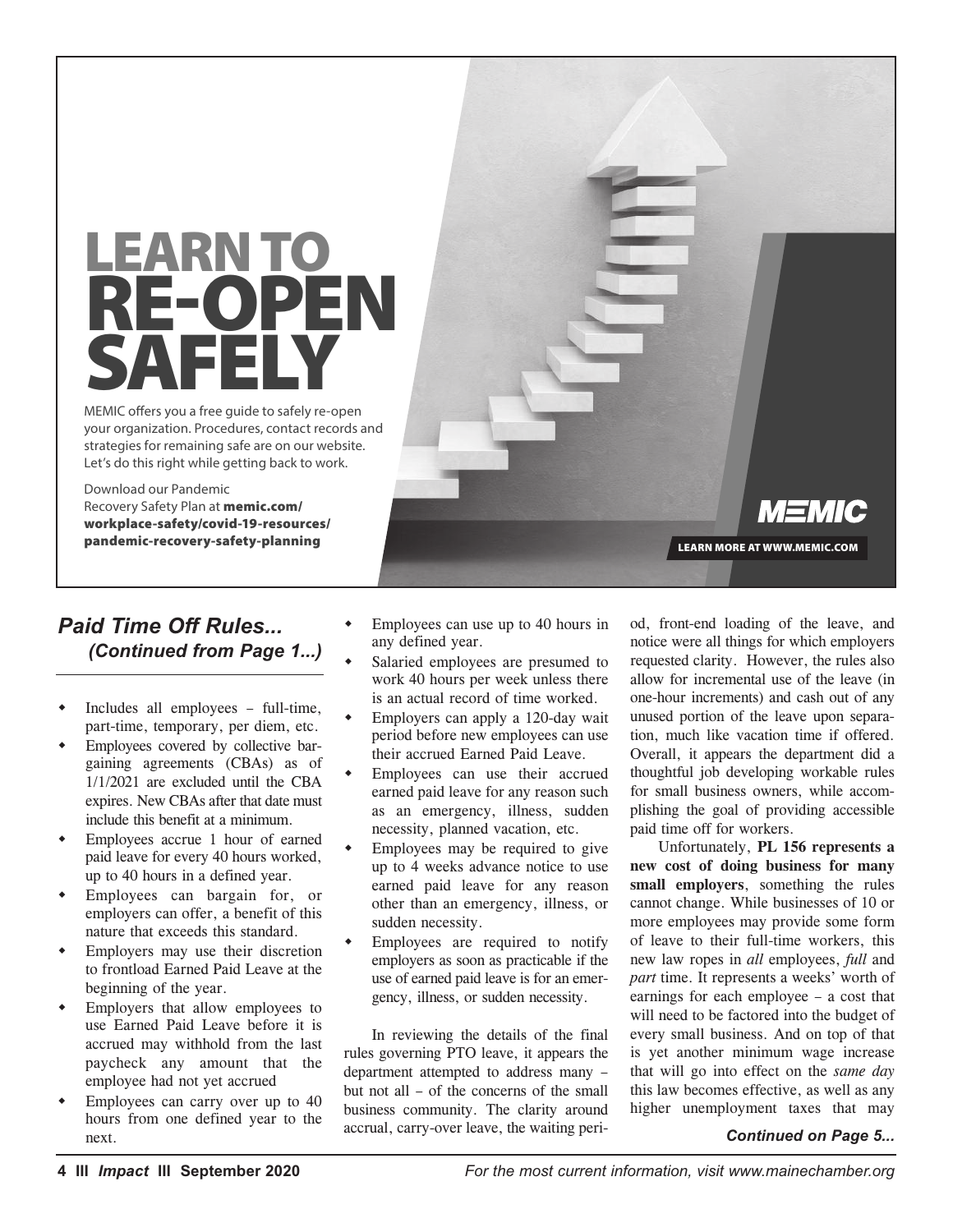## *Secretary Dunlap launches absentee ballot tracking service*

Secretary of State Matthew Dunlap is launching a new online service today that will allow voters to track the status of their absentee ballot.

The Absentee Ballot Request Status service (https://apps.web.maine.gov/cgi-bin/online/AbsenteeBallot/index.pl) is now live, located at the top of the online absentee ballot request page. Any voter who has requested an absentee ballot can now track the status of their request, and of the ballot itself, through the Tuesday, Nov. 3, 2020 General Election.

"This tracker will give voters peace of mind knowing that their ballot is on its way, and later, that their ballot has been safely received and accepted by the municipal clerk," said Secretary Dunlap.

Voters must enter their name, date of birth, and city of residence to check on the progress of their ballot. They will see a grid that will show whether their request was accepted or rejected by the clerk, as well as the date it was delivered to the voter, and the date when the completed ballot was returned to the clerk.

| Absentee Ballot Status-            |                                  |                                           |                              |                                   |                            |                                 |  |
|------------------------------------|----------------------------------|-------------------------------------------|------------------------------|-----------------------------------|----------------------------|---------------------------------|--|
| Date<br>Request<br><b>Received</b> | Request<br>Accepted/<br>Rejected | Date<br><b>Ballot</b><br><b>Delivered</b> | Ballot<br>Delivery<br>Method | Date<br><b>Ballot</b><br>Received | Ballot<br>Return<br>Method | Ballot<br>Accepted/<br>Rejected |  |
| 08/18/2020                         | ACC                              |                                           |                              |                                   |                            |                                 |  |

The tracking service was developed by the State of Maine e-government service provider, InforME, in coordination with the Department of the Secretary of State. It populates data directly from the central voter registration database, which is continually updated by all municipal clerks statewide.

Voters can request an absentee ballot via the online service or directly with their municipal clerk through Thursday, October 29, 2020; or in-person with the municipal clerk through 5:00 p.m. on Friday, October 30, 2020. All ballots must be in hand with the municipal clerk no later than 8:00 p.m. on Election Day, Tuesday, November 3, 2020.  $\Box$ 



## *Paid Time Off Rules... (Continued from Page 4...)*

result from the recent drain on the Unemployment Insurance Trust fund.

And of course, all of this is on top of an economy still struggling to recover from, and adapt to, the new order associated with a global pandemic.

The coming months – and the upcoming legislative session – will see many challenges for the business community in Maine. The Maine State Chamber followed the progress of these rules, and the process associated with their development, extremely closely. We are pleased to see that our comments did in fact impact the final rules, and we are thankful to have made a difference in their development. To see the final rules, please visit the Maine DOL's website at www.maine.gov/labor /docs/2020/laborlaws/EarnedPaidLeaveRu leFinalClean.pdf.

For questions or additional information, please contact Peter Gore by calling (207) 623-4568, ext. 107, or by emailing pgore@mainechamber.org.  $\square$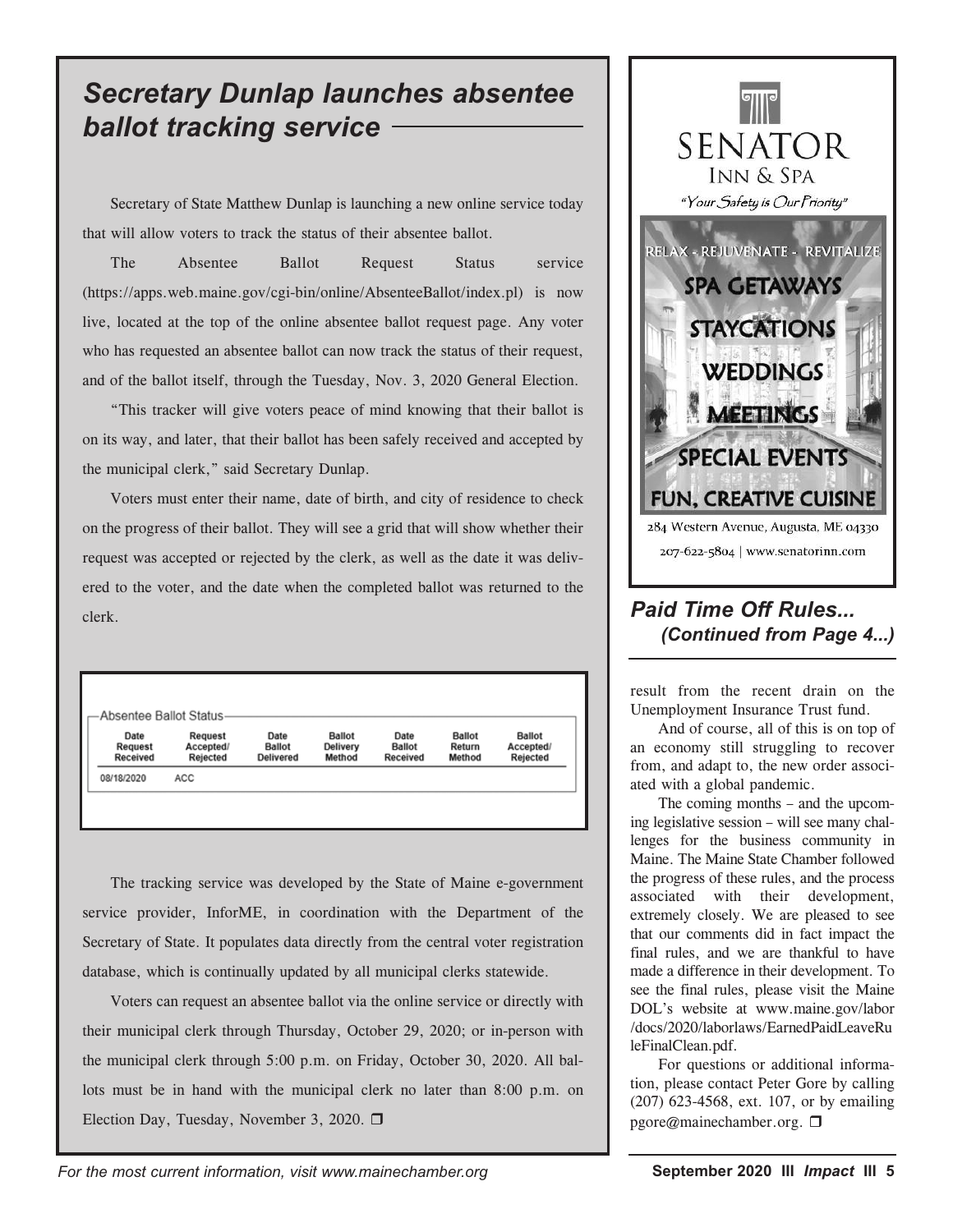# **CASELLA, YOUR MAINE RESOURCE**

We offer sustainable programs to our customers that not only provide sound economic and environmental return but also build jobs and careers. We view waste as a valuable resource as well as an opportunity for positive change.

Learn how we're giving resources new life at **casella.com** and **fb.com/ZeroSort** or call us at **800-CASELLA**.



The end of multiple choice recycling! Just toss all your recyclables into one bin, we take care of the rest. It's simple, convenient and effective.



Casella Organics® transforms traditional organic waste streams, including short paper fiber, ash, wood wastes, food wastes and biosolids into compost and other renewable products.



Waste collection, responsible disposal, e-waste recycling and LEED certification services for material diversion and reporting.

## CASELLA **RESOURCE SOLUTIONS**

ZERO-SORT® RECYCLING · COLLECTION · ORGANICS · ENERGY · LANDFILLS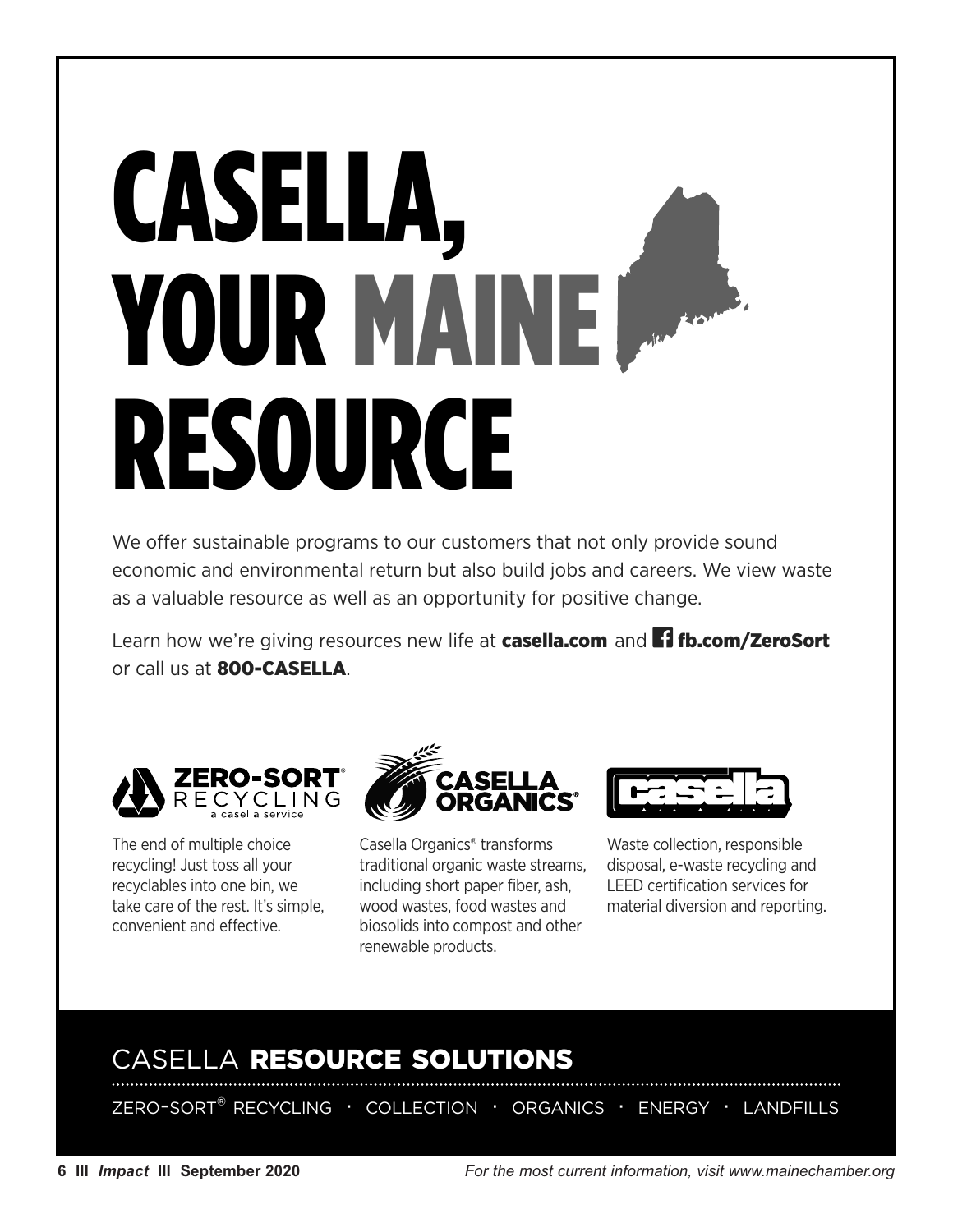## *Maine businesses, State Chamber collect more than 2,000 books for Maine kids in statewide book drive*

*Access to books to help build kids' learning skills a higher priority than usual due to COVID-19 pandemic*



Central Maine Power Company (CMP), Hannaford, and Hussey Seating collected nearly 2,000 books for Maine children in a book drive organized by the Maine State Chamber of Commerce over the summer. Access to books for kids of all ages, particularly younger readers, is critical to learning and helps close the achievement gap between economically disadvantaged kids and their peers from higher income families. Books and reading also help build learning skills that enable kids to do better in school, increasing the likelihood they will graduate high school, pursue a post-secondary degree or credential, and have successful careers as adults.

Early in the summer of 2020, when educators indicated providing access to books for kids was a higher priority than usual due to the COVID-19 pandemic, the Maine State Chamber initiated the book drive to help fill the need. Between company monetary donations and new and gently used books donated by their employees, CMP, Hannaford, and

Hussey Seating participated in collecting the nearly 2,000 books.

Working with Educate Maine and the Maine Department of Education, many books were shared with kids at Summer Meal Sites across Maine. Many more books continue to be distributed statewide through Maine's County Teachers of the Year as kids start the school year.

"Giving back to our communities is at the core of what we do every day at CMP, and this book drive was a fantastic opportunity to provide young Mainers with the tools they need to succeed," said Doug Herling, CMP's president and CEO. "There is nothing like reading a good book to help kids broaden their vocabularies, improve spelling and grammar, and do well academically. Plus, reading is fun, and can open doors to a child's imagination, the world, and foster a lifelong interest in learning."

"Hannaford was pleased to help collect books for kids for the Maine State Chamber's book drive over the summer,"

*Continued on Page 8...*

#### *State Revenues... (Continued from Page 1...)*

lion for lodging (40%) and \$105 million for restaurants (30%) for July. Building supply sales were up by 13.9%. Automobile sales were expected to be down by double digits but were up by 1.4%. Retail sales in general were up 43%, with much of the increase attributed to online sales. Excise taxes were \$1 million over budget. Dr. Allen attributed the continued consumer spending to the unemployment benefit checks of \$600 and the federal stimulus checks.

He did indicate that there were six processing days left in September before the department would have updated revenue figures. Dr. Allen cautioned, however, that there were on-going concerns as the holiday shopping season approaches and what that might look like in terms of consumer spending. Also, there is uncertainty whether another federal stimulus package may arrive and what that might look like in terms of Paycheck Protection Program (PPP) funds and unemployment benefits.

DAFS Commissioner Kirsten Figueroa also provided a report on the \$1.25 billion that was committed to Maine by the federal government under the CARES Act for coronavirus-related expenses. Of the \$1.25 billion, \$944 million has been committed so far for various expenses, she indicated.

The Economic Consensus and the Revenue Forecasting Commissions met on Thursday, September 24 to discuss the revenue projections further. If you have any questions, please contact Linda Caprara by calling (207) 623-4568, ext. 106, or emailing lcaprara@mainechamber.org.  $\Box$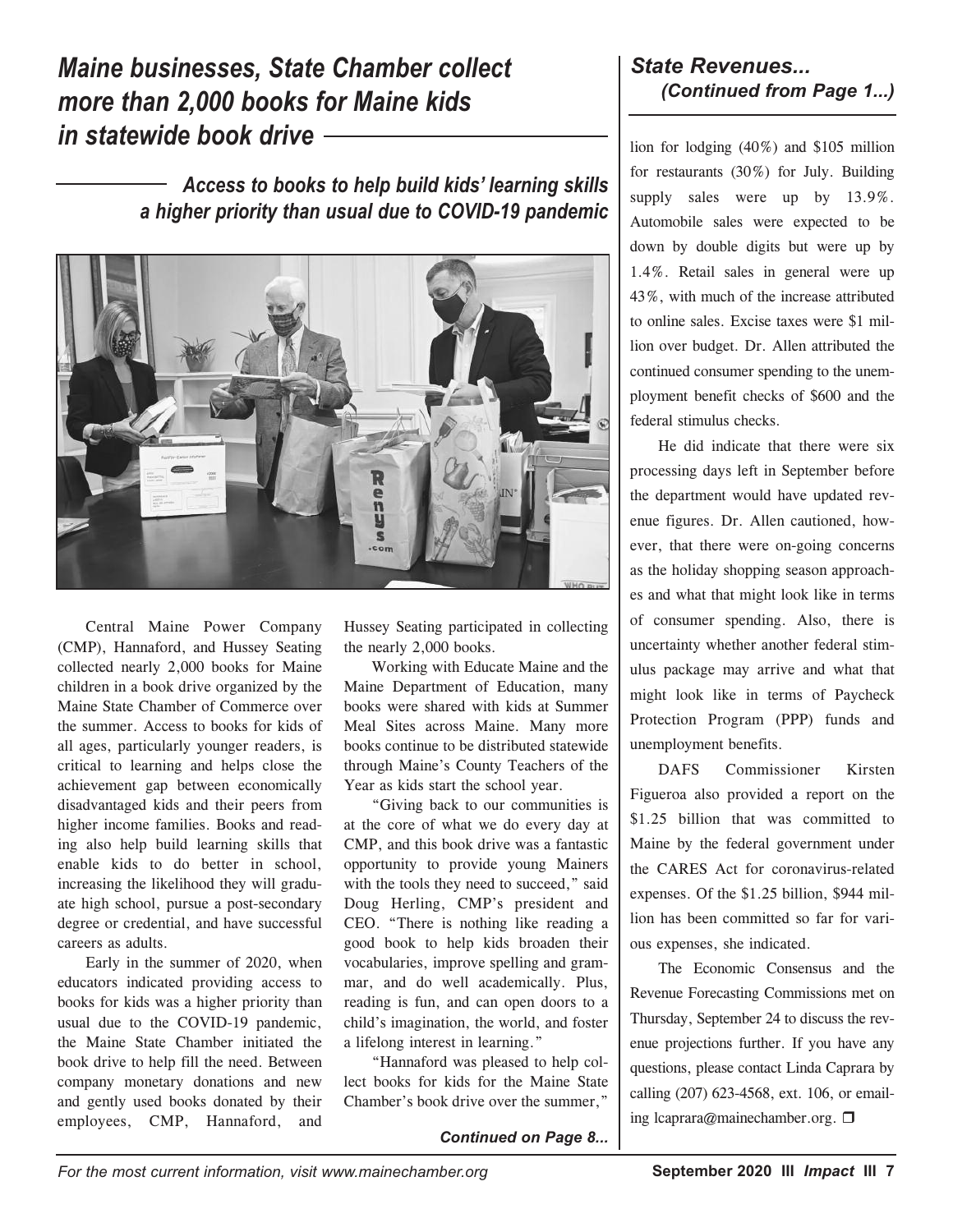#### *MSCC Book Drive... (Continued from Page 7...)*

said Eric Breton, Belfast Hannaford store manager. "Like most Mainers these days, kids are home more due to the pandemic, even with school starting. We hope having books around the house means more kids will be reading, getting excited about something new they learn from a book, and growing their interest in learning and school."

Gary Merrill, president and CEO of Hussey Seating, said, "Access to books is critical to building learning skills for kids, and Hussey Seating was happy to take part in the Maine State Chamber's book drive for kids this summer. Free books for kids who don't have access to them has been shown to help improve early literacy skills. This is especially true when a parent reads to a small child. This a great way for parents and kids to spend quality time together and develop stronger bonds, especially during the pandemic."

"CMP, Hannaford, and Hussey Seating really stepped up to fill the need for books, and we thank them for supporting Maine kids, especially during the challenges the COVID-19 pandemic has presented," said Dana Connors, president and CEO of the Maine State Chamber of Commerce. "Making sure all Maine youth have access to the resources they need to do well in school is the right thing to do. It's also an investment in Maine's future economy, since kids who do well in school are more likely to graduate high school, pursue a college degree or credential, and succeed in the workforce of tomorrow."

Employers who would like more information on the Maine State Chamber's book drive, or are interested in Scholastic Books' discount offer to help get books to Maine students, should contact Megan Diver at mdiver@mainechamber.org.

To view a brief video of CMP President and CEO Doug Herling delivering books to Maine State Chamber of Commerce President and CEO Dana Connors, please visit Central Maine Power's Facebook page at www.facebook.com/watch/centralmainepower.  $\square$ 

## *Maine's Community College System and DOE announce new, free training to support PreK-12 teachers*

In an effort to support PreK-12 teachers across the state, Eastern Maine Community College and the Maine Department of Education teamed up to launch a new, free education training program that will allow trainees to work as supervised support staff in PreK-12 classrooms this year.

The pandemic has intensified a staffing shortage in PK-12 classrooms across the state, as districts stretch their resources to offer a range of in-person and remote options to Maine families. With smaller in-person student groups and additional responsibilities, teachers need help. This program is designed to train participants to be "learning facilitators" who can assist teachers to help their PreK-12 students learn and grow.

"This innovative program comes at a critical time," EMCC President Lisa Larson said. "This fills a big gap in the classrooms and is just what teachers and school districts across the state need right now."

The Eastern Maine Community College program is a mix of supervised inclassroom training and 45 hours of remote online instruction, and all trainees will have mentors at EMCC and at their host school district.

After an initial week-long bootcamp, the trainees will be eligible to become paid school staff. They will be trained to take on the duties of educational technicians or be hired as substitute teachers.

While working in the classroom, the trainees will earn badges over time in categories such as positive guidance, co-teaching and inclusive practices. At the end of the academic year, successful trainees will have completed 315 supervised hours in the classroom, earned a series of individual specialty badges, and be awarded a Learning Facilitator micro-credential.

"We are thrilled with the innovative and responsive programming being offered by our colleagues at EMCC" said Commissioner of Education Pender Makin. "The Learning Facilitator program will not only help our schools in providing for safe in-person instruction, but will help provide high quality workforce training with upward potential for Maine workers."

The trainees can assist, for example, when:

- A teacher is using technology to "Zoom" into a physical classroom, but needs a learning facilitator trainee to be in the classroom with the students.
- An on-site elementary school instructor is teaching in an outdoor classroom, but a student needs to go inside.
- w Working with individual students or small groups of children who need extra instruction or support.

There is no cost to trainees for the program, which has seats for up to 180 people. The first boot camp for the program began on September 14. Partnering school districts who host trainees will receive a stipend and technology to support the program. People interested in the training need to be 18 years old and undergo fingerprinting and a background check. New Mainers are encouraged to apply. To learn more, or apply, please go to http://bit.ly/learningfacilitators.  $\Box$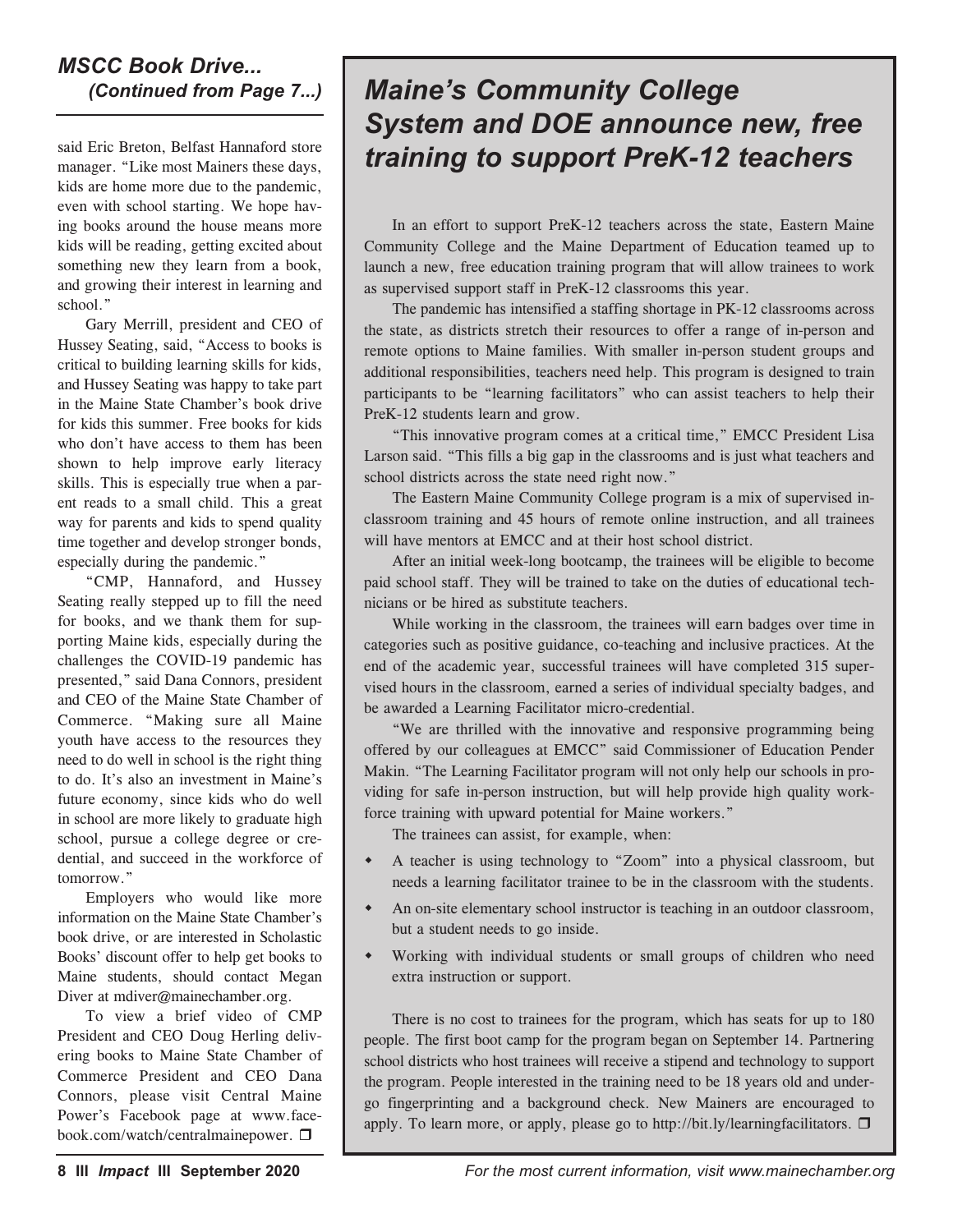## **FAME extends by six months special financing programs for Maine businesses affected by COVID-19**

In an effort to continue supporting its customers with their financing needs during the continuing COVID-19 pandemic, the Finance Authority of Maine (FAME) has approved extending by six months the availability of its special COVID-19 business relief programs.

"Due to the lingering economic effects of the pandemic, as well as continued federal, state and regulatory economic stimulus programs, lender partner feedback, and our belief that credit impacts on borrowers are likely to manifest themselves in the coming six months, we have approved an extension of our special COVID relief programs through March 31, 2021," stated Jay Violette, FAME board chair.

At its September17 meeting, FAME's board of directors voted to extend by six months the availability of its business relief programs related to loan insurance and direct loans. These programs have limited funding and will sunset on March 31, 2021.

In March of this year, FAME announced that it was partnering with local Maine lenders to offer special, limited-time loans and loan insurance to eligible Maine businesses affected by COVID-19. Since then, FAME has maintained close communication with its lending partners and business customers and received feedback in relation to its product offerings, including suggestions on how it could improve and expand them to further help Maine businesses. In June some modifications were made to the programs based on customer feedback.

FAME and participating lenders have made special terms available to Mainebased businesses that have experienced interruption or hardship due to COVID-19. Benefits include loans up to \$50,000 offered at reduced interest rates; interestonly payments; and up to 75% pro-rata loan insurance on loans up to \$250,000.

The FAME COVID-19 business response programs are outlined in greater detail at FAME's website, www.FAME maine.com, and in general here:

- w **COVID-19 Relief Loan Insurance for Lenders:** In partnership with lending institutions, FAME will approve ANY Online Assistance (OLA) loan submitted electronically and deemed "COVID-19" at a 50% insurance rate. Some will be eligible using our current standards (and be assessed decreased fees) for 75% coverage. Lending partners will share the risk with FAME and may obtain approval for their loan in an expedited manner. Interested borrowers should contact their local bank or credit union first to see if the lender is offering this program and to apply. Maximum FAME exposure of \$250,000 per borrower.
- w **COVID-19 Relief Refinance of Existing Lender Debt Program:** Allows Maine lenders (banks and credit unions) to receive up to 50% pro-rata commercial loan insurance on existing debt that is not currently insured by FAME.
- w **COVID-19 Relief Business Direct Loan Program:** To be utilized when a borrower cannot obtain a loan or OLA from a lending partner. Offers loans up to \$50,000 per loan/borrower and a reduced interest rate (WSJ Prime minus 1%) and decreased fee schedule for Maine-based businesses that experience interruption or hardship due to COVID-19.

Through August 31, FAME has committed and/or approved 33 *COVID-19 Relief Loan Insurance for Lenders* loans totaling \$1.1 million in FAME exposure. During that same period, FAME has funded and/or approved 78 *COVID-19 Business Direct Loans* totaling \$2.9 million.

Funds for the above programs are limited. FAME has set aside up to \$10 million of its reserves for the loan insurance program, which still has approximately \$8.9 million available, and up to \$5 million for the direct loan program, which has about \$2 million in available funds remaining. FAME makes every effort to work with borrowers on special accommodations for their loans, especially during this challenging time.

*A very special an online livestream event to honor the legacy of P. D. Merrill*

## *Thursday, October 15 beginning at 4:00 p.m.*

President James D. Herbert and Dr. Lynn Brandsma invite you to welcome Dr. John Austin as the inaugural P.D. Merrill Endowed Chair of Business at the University of New England.

Named in memory of philanthropist and former chair of the UNE Board of Trustees, P.D. Merrill, this position will lead a dynamic and vibrant Business program that offers business administration concentrations in economics, health sector management, international business, marketing, management, and social innovation and entrepreneurship.

To **RSVP and obtain a link** to the livestream, please visit https://securelb .imodules.com/s/1080/hybrid/gen.asp  $x$ ?sid=1080&gid=1&pgid=1846&cid  $=$ 3956.  $\Box$ 

FAME's Commercial Loan Insurance Program insures a portion of a loan to a business made by a participating financial institution or investment firm. For a business, it may mean the difference between obtaining a loan or never getting the opportunity to start a business.

The FAME Direct Loan offers reduced interest rate loans to businesses that may not have been able to secure financing through traditional lenders. This program helps new or existing business with flexible gap financing directly from FAME.

The Finance Authority of Maine (FAME) is a quasi-independent state agency that provides innovative financial solutions to help Maine citizens pursue business and educational opportunities. FAME helps to lead the creation of good paying jobs for Maine citizens by working at the nexus between economic and workforce development. To learn more about FAME, please visit www.famemaine.com.  $\Box$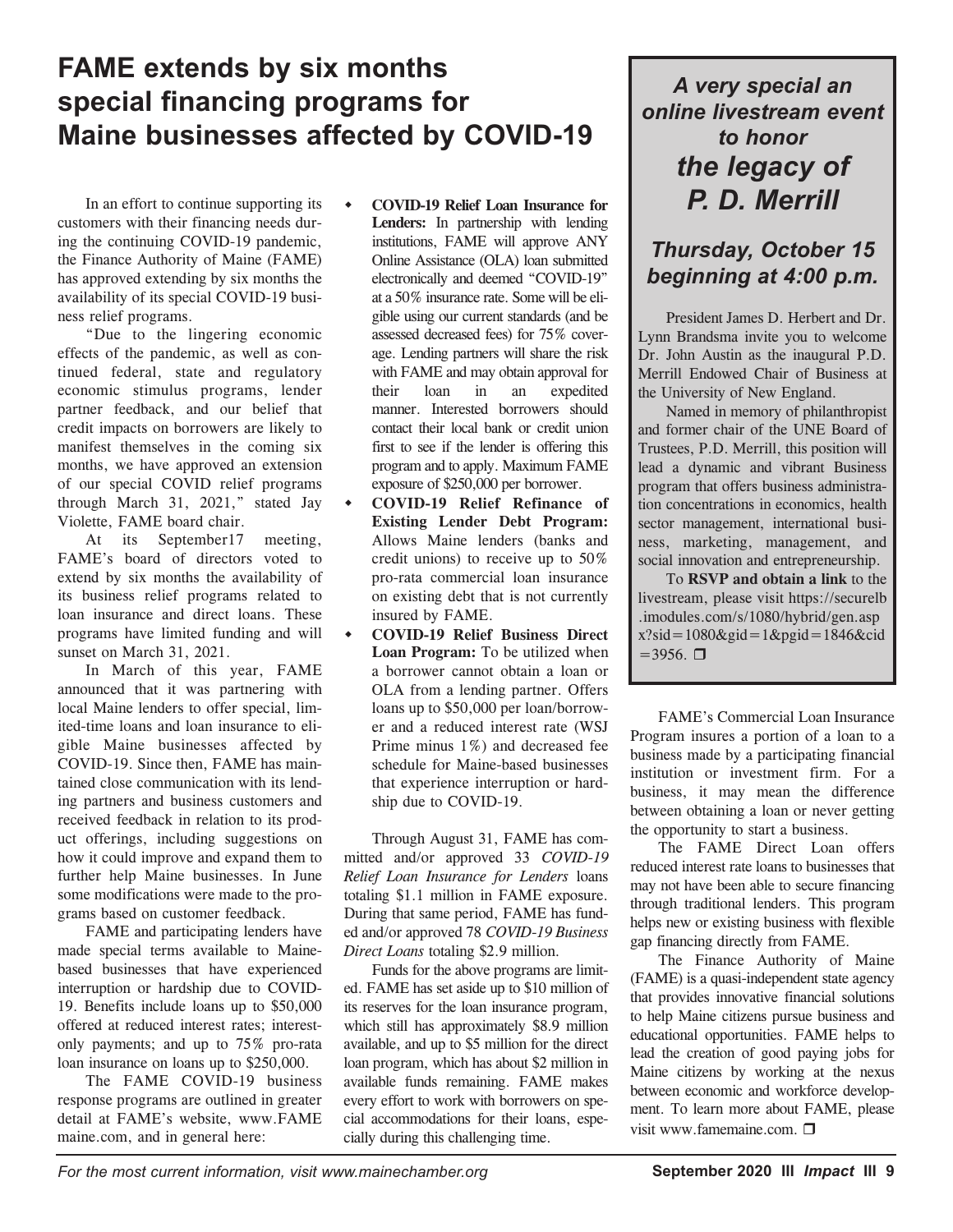*University of Maine System offers free fall lecture series on COVID impacts, economic recovery*

Following the success of its virtual summer lecture series exploring COVID-19's local and global impacts, the University of Maine Graduate & Professional Center is offering an extended version this fall. The free online series is held each Thursday from 5:00 to 6:00 p.m. through November 19. Lectures will be delivered by University of Maine System experts in the fields of business, law, public health, policy, and social work, and explore how we understand, track, mitigate, and recover from the pandemic's impacts.

Upcoming sessions of interest to Maine State Chamber members focus on rights and freedoms during a pandemic (October 8), economic recovery and rebuilding Maine's nonprofit sector (November 5), workforce impacts and adaptions (November 12), and community redevelopment including urban planning and rebuilding tourism (November 19). A complete series schedule and registration information for one or all sessions is available at www.umainecenter.org/courses.  $\Box$ 

## *Maine State Chamber presents... Fall Webinar Series*

**Thank you to our Series Sponsors: Bangor Savings Bank | Central Maine Power**



After more than a year of work, the Maine Department of Labor (DOL) recently released its final rules outlining the specifies of Maine's earned paid leave law. The mechanics of the law require any Maine business with more than 10 employees to provide their full- and part-time workers with up to 40 hours of paid time off that can be used for any reason. However, what specifically do these new rules, and the requirement of leave, mean for your business? Join the Maine State Chamber of Commerce and staff from the Maine DOL on Wed., October 7 at 10 a.m. for a webinar that lays out how the new rules will work, and what you and your employees need to know. Visit www.mainechamber.org for details and registration information.



Join the Maine Chamber of Commerce's Education Foundation and the national Science is US campaign for a series of virtual discussions on STEM Workforce Development in Maine, kicking off on Wed., October 14 at 1:00 p.m. EDT. The goal of these, 2-hour, virtual discussions will be to provide best practices to businesses and stakeholders to help recruit, train and expand the STEM workforce in Maine. Participants will learn best practices for STEM development, and at the end of the series, a set of recommendations will be developed for stakeholders and policymakers to help shape future decisions in Maine. The first in the series will feature Heather Johnson, commissioner of the Maine Department of Economic & Community Development, and a panel of STEM workforce experts, for a lively and actionable dialogue for all participants. Visit www.mainechamber.org for details and registration information.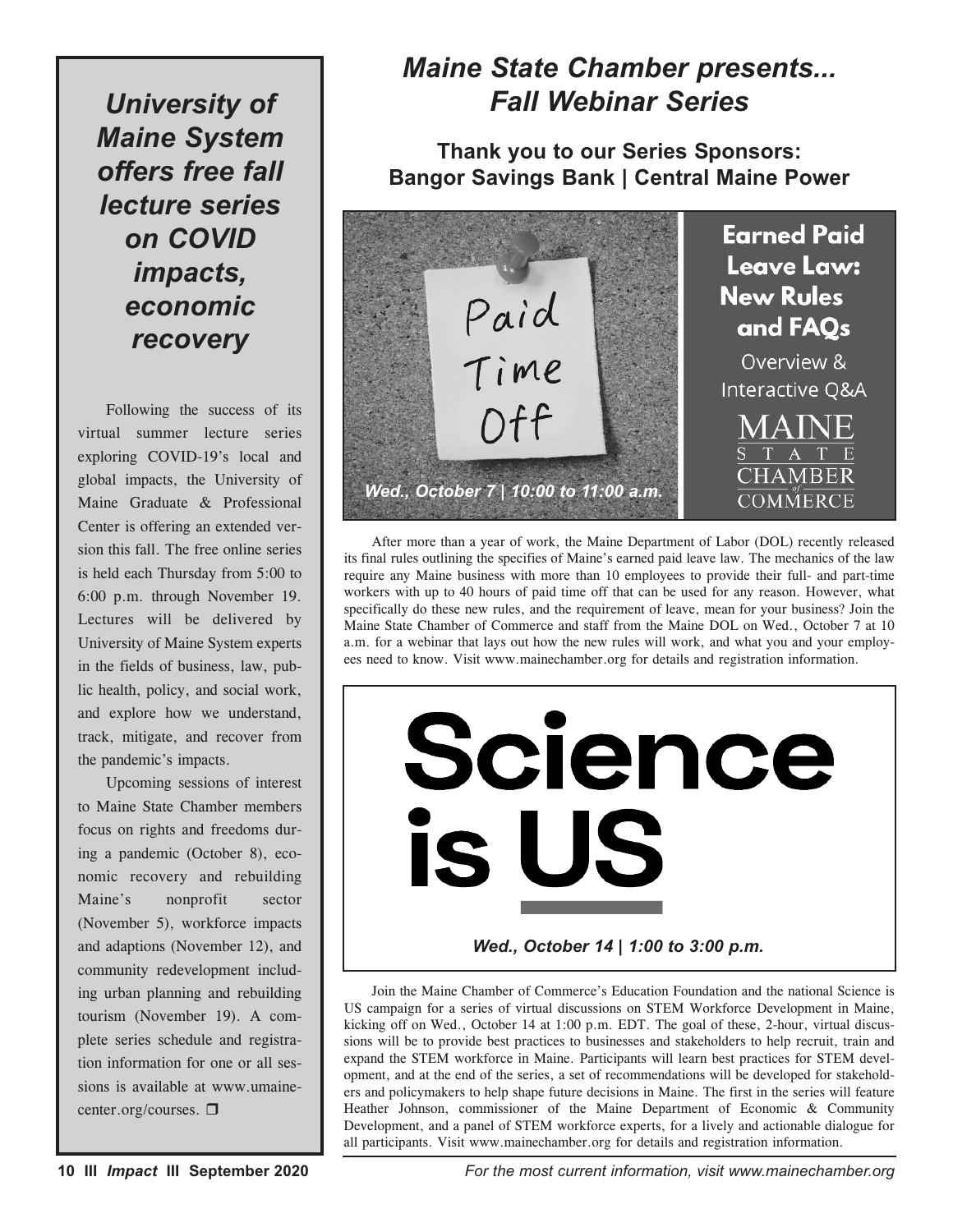

Please join us on the evening of Thursday, October 22 for our Annual Dinner, live-streaming from the Holiday Inn by the Bay in Portland. The event will commemorate the accomplishments of Woodrow Cross, who passed away in July at the age of 103, through a unique video presentation. As founder of Cross Insurance and champion of the Greater Bangor region, his lifetime of accomplishments in both business and community service are also the centerpiece of our newest endeavor, *OneVoice Maine* magazine, which is currently in production.

Similar to our gubernatorial debates, the Maine State Chamber will also host a televised U.S. Senate Debate that evening at 7:00 p.m., in partnership with News Center Maine. Moderated by Pat Callaghan, the debate is likely one of the last televised forums before the November 3 elections.

For information about this event, please visit www.mainechamber.org/annual-dinner.html or contact Angie Arno by emailing aarno@mainechamber.org. To sponsor the Annual Dinner, please contact Melody Rousseau by emailing melodyr@mainechamber.org.  $\Box$ 

## *Thank You to the Sponsors of the 2020 Annual Dinner!*

**Legacy Sponsor:** Anthem Blue Cross and Blue Shield **Programming Sponsor:** Cross Insurance

#### **Center of Attention Sponsor:** Kennebec Savings Bank

**Cornerstone Sponsors:**

American Chemistry Council; Charter Communications; Comcast; Idexx Laboratories, Inc.; Unum

**Streaming Sponsors:**

Central Maine Power Company; Spectrum Healthcare Partners

**Award Sponsor:** Poland Spring Water Co.

**Taste of Maine Reception Sponsor:** MEMIC

**Senior Sponsors:** Bangor Savings Bank;

Maine Department of Economic & Community Development; Unitil, Corp.

**Corporate Sponsors:** Central Maine Healthcare; Hannaford Supermarkets;

The Jackson Laboratory; United Insurance; Versant Power **Contributing Sponsors:** AT&T; MaineHealth;

Norman, Hanson & DeTroy, LLC

**Supporting Sponsors:** AmeriHealth Caritas; Enbridge; KeyBank Maine; Procter & Gamble-Tambrands; Quirk Auto Group; University of New England; WIPFLI CPAs and Consultants

**Student Sponsors:** Casella Waste Systems, Inc.; Eaton Peabody; Harriman Associates; Maine Manufacturing Extension Partnership; The Sheridan Corporation; Texas Instruments

## *USM, Maine SBDC, and Maine DECD announce new micro-enterprise grant program*

The Maine Department of Economic and Community Development (DECD), in partnership with the University of Southern Maine and administered by the Maine Small Business Development Centers' program (SBDC), are providing grants of up to \$5,000 for businesses with five or fewer employees, with an owner whose income is in the low to moderate range as defined by the U.S. Department of Housing and Urban Development (HUD).

The money is part of the \$11 million that Maine received from the federal CARES Act for its Community Development Block Grant (CDBG) program. Approximately \$2 million of the allocation is being made available through the Micro-Enterprise Grant Program in partnership with the Maine SBDC.

The funds for the program are being distributed through Androscoggin Valley Council of Governments (AVCOG), Coastal Enterprises, Inc. (CEI), Northern Maine Development Commission (NMDC), and Southern Maine Planning & Development Commission (SMPDC).

Business owners must meet with a Maine SBDC business advisor to determine eligibility and submit an application. Funds are available on a first-come, first-served basis. Businesses may use the grant money for working capital, including fixed debts, payroll, accounts payable and other bills that cannot be paid as a result of COVID-19. Businesses in Cumberland county (excluding Brunswick), Lewiston, Auburn, Bangor, and Biddeford are ineligible. Complete eligibility requirements and more information is available at www.mainesbdc.org.

The Maine SBDC program is administered by the University of Southern Maine. It was among the first in the nation funded by the U.S. Small Business Administration to leverage federal, state, and higher education resources to assist entrepreneurs and spur economic growth.  $\Box$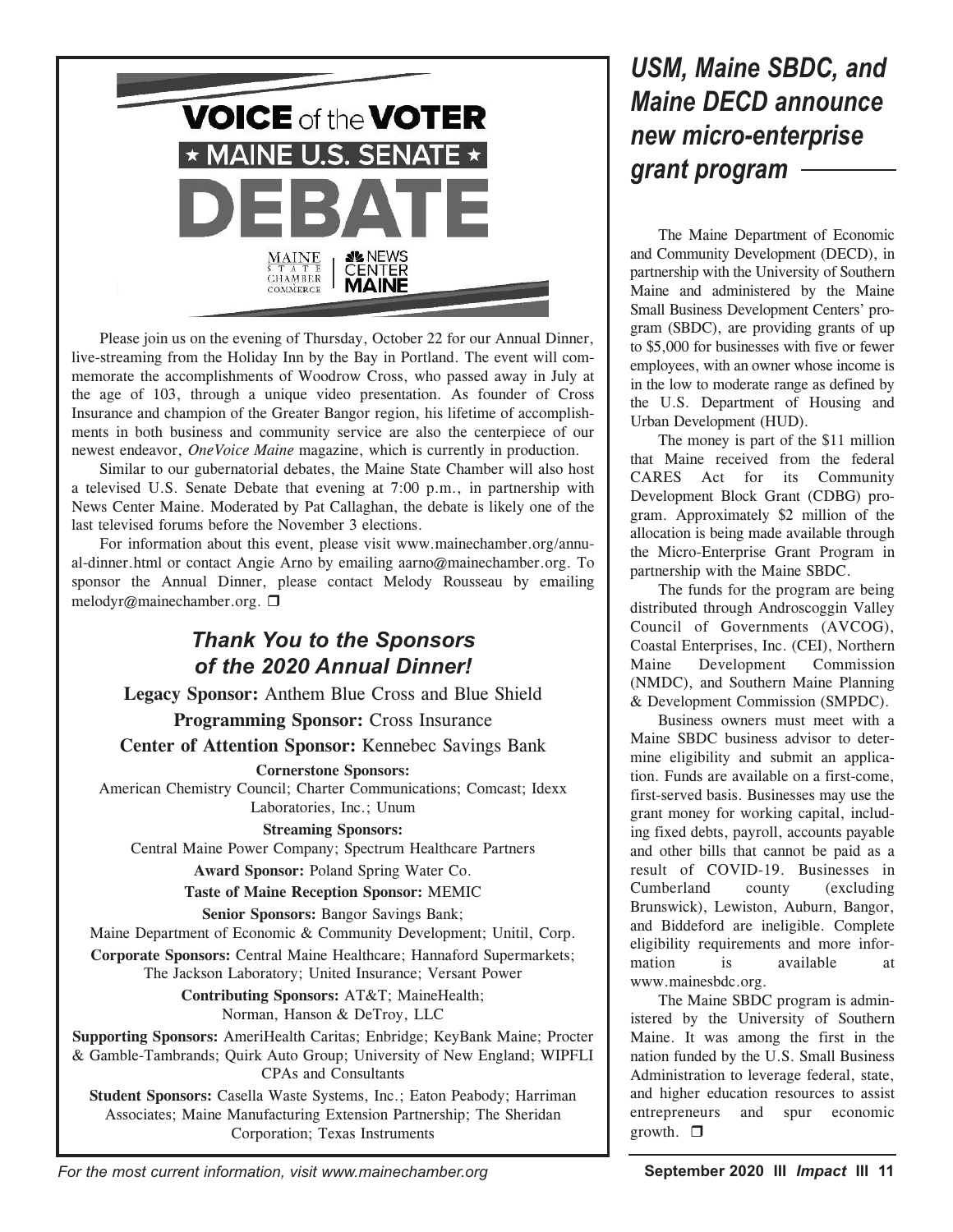

*We wish to extend our sincerest thanks to our generous 2020 Scramble for Scholars Sponsors:*

**Exclusive Sponsor:** Charter Communications

**Fairway Shirt Sponsor:** W.S. Emerson

**Ace Golf Balls Sponsor:** KeyBank Maine

**Eagle Sponsors:** Casella Waste Systems, Inc. (golf cart); Central Maine Power Company (hat); Procter & Gamble-Tambrands (golf towel)

**Birdie Sponsors:** Poland Spring Water Company (breakfast); Reed & Reed (luncheon)

**Refreshment Cart Sponsor:** AAA-Northern New England

**Par Sponsors:** AT&T; Eaton Peabody; Sargent Corporation; Norman Hanson & DeTroy, LLC; Waste Management Disposal Services of Maine

> **Driving Range Sponsor:** Comcast

## *Scramble for Scholars annual scholarship tournament celebrates 25th year*

Since 1995, the Maine State Chamber of Commerce has proudly assisted 109 students through the generosity of its members. These scholarships represent a total of \$157,500 in tuition assistance. Thank you to all our golfers who made this year's tournament a great one!

#### *The 2020 tournament results are:*

- 1st Place Gross: Jack Parker, Paul Spillane, Rocky Copp, Max Moyer 59 MC
- 2nd Place Gross: Pat Moody, Eric Cyr, Pete Jarvis, Buzz Seeley 61
- 1st Place Net: Jeff McGowan, Steve Cates, Patrick Hopkins, Geoff Hart 52
- 2nd Place Net: Melinda Kinney, Joyce LaRoche, Mark Ouellette, 53
- **Long Drive Mens #18:** Ben Grant
- Long Drive Ladies #18: Kathie Summers
- w **Closest to the Pin #11:** Geoff Hart





**12 III** *Impact* **III September 2020** *For the most current information, visit www.mainechamber.org*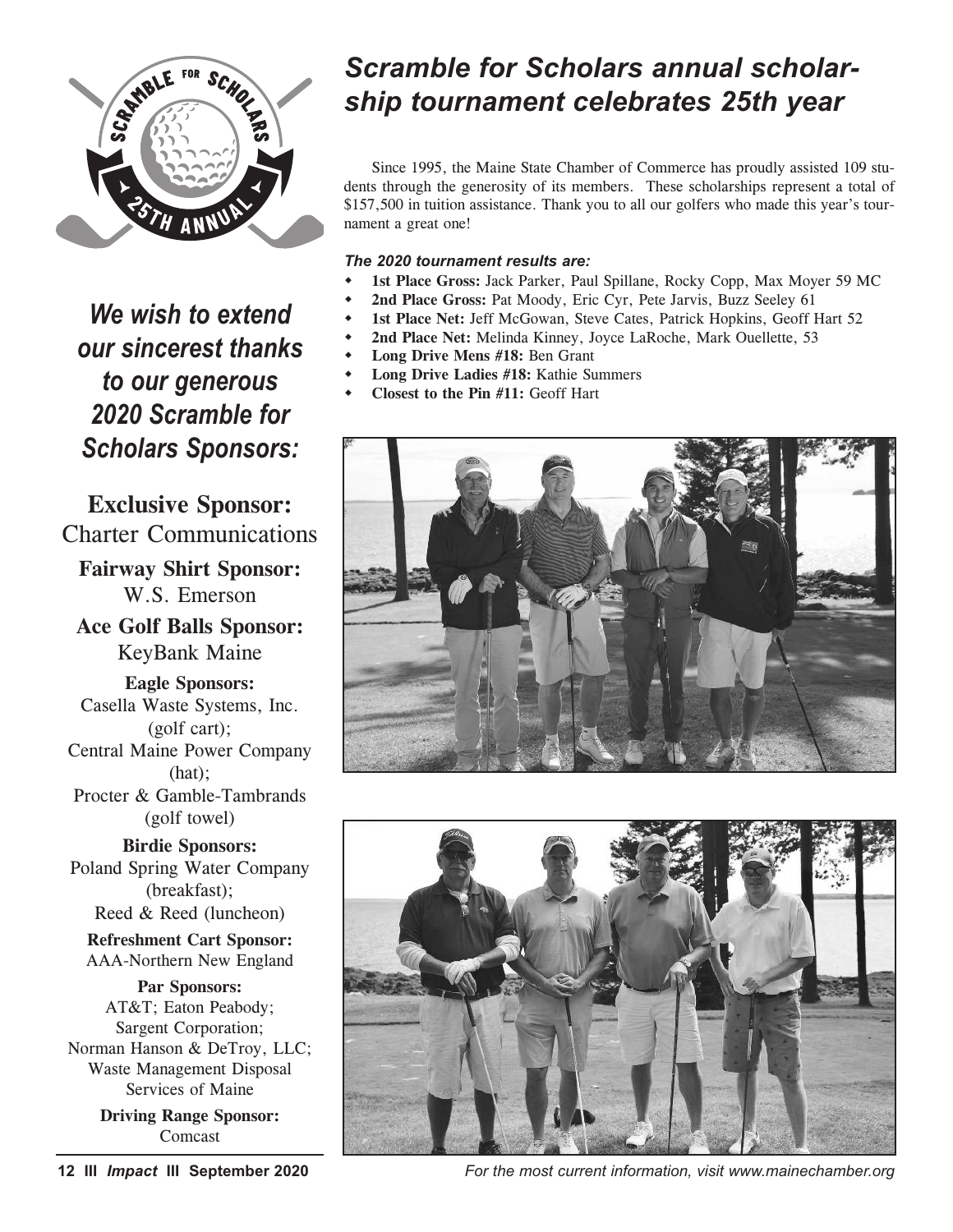





*For* the most current information, visit www.mainechamber.org **September 2020 III** *Impact* III 13



**Special Events Sponsor:** Bangor Savings Bank (scholarship scoreboard); Samoset Resort (tote bag); Woodard & Curran Inc. (closest to the pin); VHB (raffle)

> **Car on the Course:** Shepard Auto Group

**Print Sponsor:** First Choice Printing

**Event Photography:** Bowman Constructors

**Scholarship Donations:** Bernstein Shur; Bowman Constructors; Brookfield Renewable Energy; Cross Insurance; Curaleaf; Enbridge; Hannaford Supermarkets; MaineHealth; The Sheridan Corporation; United Insurance; Unitil Corp.; University of New England

**Silent Auction Sponsor:** Sea Bags

**Silent Auction & Raffle Donations:** Coastal Maine Botanical Gardens; Cushnoc Brewing; Hampton Inn & Suites – Rockland / Thomaston; Hilton Garden Inn Freeport; Homewood Suites by Hilton; Irish Setter Pub; L.L. Bean; Landing Y; Mardens; New Balance Athletics, Inc.; Northeastland Hotel; Poland Spring Resort; Ports of Italy; PrideSports; Samoset Resort; Sea Bags; Sebasco Harbor Resort LLC; Senator Inn & Spa; Sugarloaf; Sunday River; The Shipyard Brewing Company; University of Maine System; Verrill, W.S. Emerson; Walmart

**Tote Bag Gift Sponsors:** Anthem Blue Cross and Blue Shield, Capitol Dental Care; Casco Bay Food and Beverage; Cross Insurance; Frito Lay; Hannaford Supermarkets; Huhtamaki, Inc.; Kellogg's; Nautilus PPE, a subsidiary of Sebago Lake Distillery; Northern Light Mercy Hospital; Pepsi Beverage Company; Poland Spring Water Company; Shaw's Rockland; W.S. Emerson  $\square$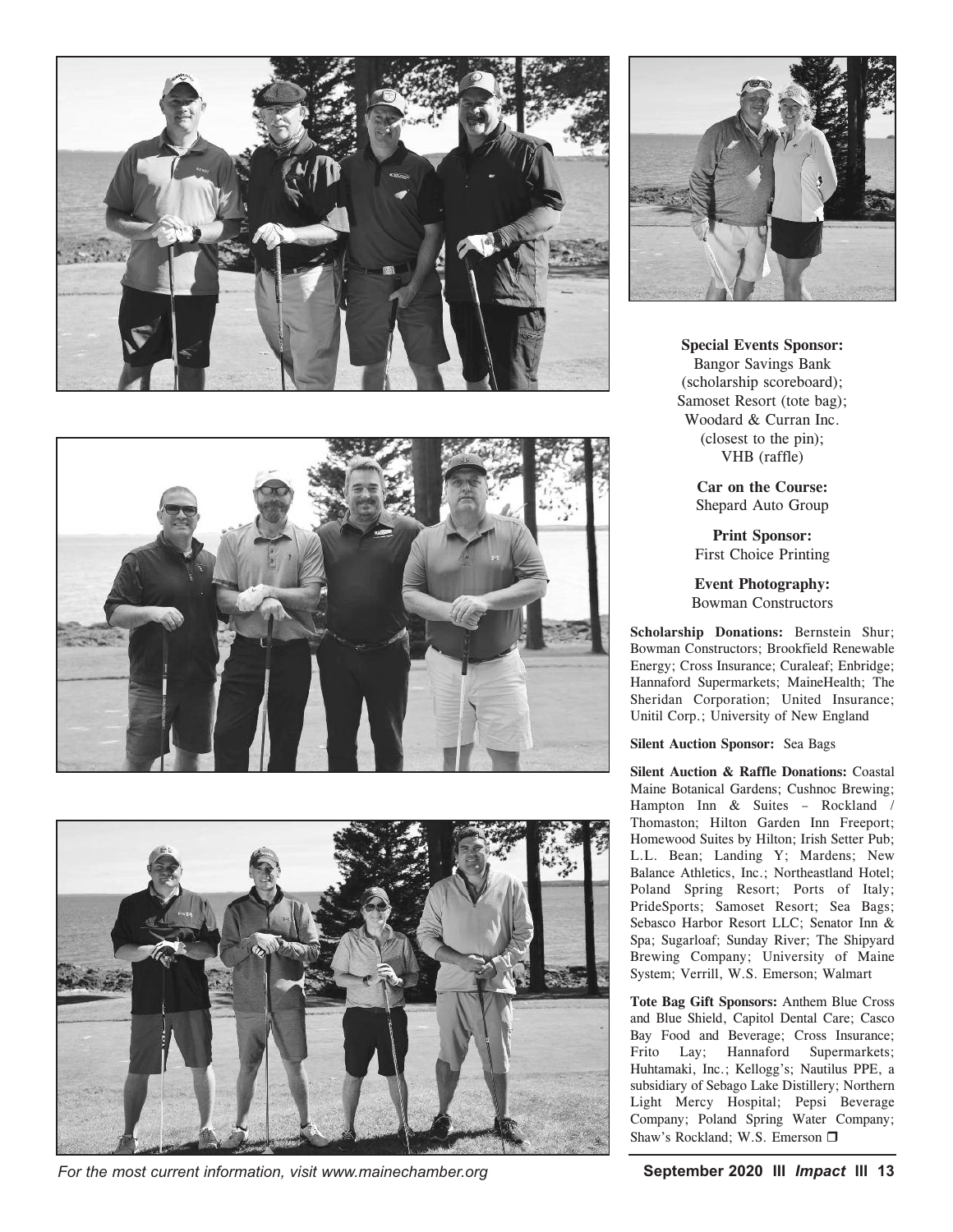## *Eighty-four companies make the 2020 "Best Places to Work in Maine" list*



On September 10, the Maine State Council of the Society for Human Resource Management (MESHRM) announced the winners in the 15th annual "Best Places to Work in Maine" program. This year, 84 companies met the criteria of a "Best Place to Work in Maine."

The "Best Places to Work in Maine" list recognizes companies that have established and consistently fostered outstanding workplace environments. The organization that manages the program, Best Companies Group, gathered information from all registered organizations including employee benefits, workplace policies and employee responses through a comprehensive satisfaction survey.

Participating companies receive an Employee Feedback Report to help them identify their strengths and find opportunities to continue building a better workplace. The report summarizes employee engagement and satisfaction data and includes employees' written comments. The report is used by many organizations to make significant improvements in their workplace culture.

Established in 2006, the program is part of a long-term initiative to encourage growth and excellence in companies throughout the state. The 84 winners, categorized by number of U.S. employees, and their rankings, will be featured in a statewide publication produced by *Mainebiz*. Listed alphabetically, the 2020 "Best Places to Work in Maine," are:

#### *Small Employer Category (15-49 U.S. Employees)*

- Acadia Benefits, Inc.;
- Arkatechture:
- Blue Marble Geographics;
- Casco Systems, LLC; Chilton Furniture Co.;
- Colby Co. Engineering;
- Criterium Engineers;
- Great Works Internet;
- Horch Roofing;
- iBec Creative;
- Maine Information Network;
- Main-Land Development Consultants  $\bullet$ nc.;
- $MPX$ :
- Octane Marketing;
- Page One Web Solutions;
- Planson International;
- Portland Webworks, Inc.;
- Purdy Powers & Company;
- Rich Exterior Solutions, Inc.;
- Saco Valley Credit Union;
- SFX America;
- $\bullet$  Spinnaker Trust;
- **\*** Trademark Federal Credit Union;
- $\bullet$  TruChoice FCU:
- Trueline; and,
- $\bullet$  Yokogawa Fluid Imaging Technologies, Inc.

#### *Medium Employer Category (50-249 U.S. Employees)*

- Albin, Randall & Bennett;
- Allen Insurance and Financial;
- $\triangleleft$  Avesta Housing;
- **\*** Bath Savings Institution;
- Bernstein Shur;
- **\*** Bigelow Laboratory for Ocean Sciences;
- $CCB$ , Inc.;
- $\leftarrow$  CES, Inc.;
- Coretelligent LLC;
- cPort Credit Union;
- Dahl-Chase Diagnostic Services;
- $\bullet$  Day's Jewelers;
- DeBlois Electric;
- Downeast Credit Union;
- Drummond Woodsum;
- Evergreen Credit Union;
- Finance Authority of Maine;
- **Good Shepherd Food Bank;**
- GreenPages Technology Solutions;
- $\leftarrow$  Harriman Associates;
- **\*** HealthReach Community Health Centers;
- w Katahdin Trust Company;
- Knickerbocker Group;
- Landry/French Construction;
- Maine Credit Union League  $\&$ Synergent;
- Maine Savings Federal Credit Union;

#### *Continued on Page 15...*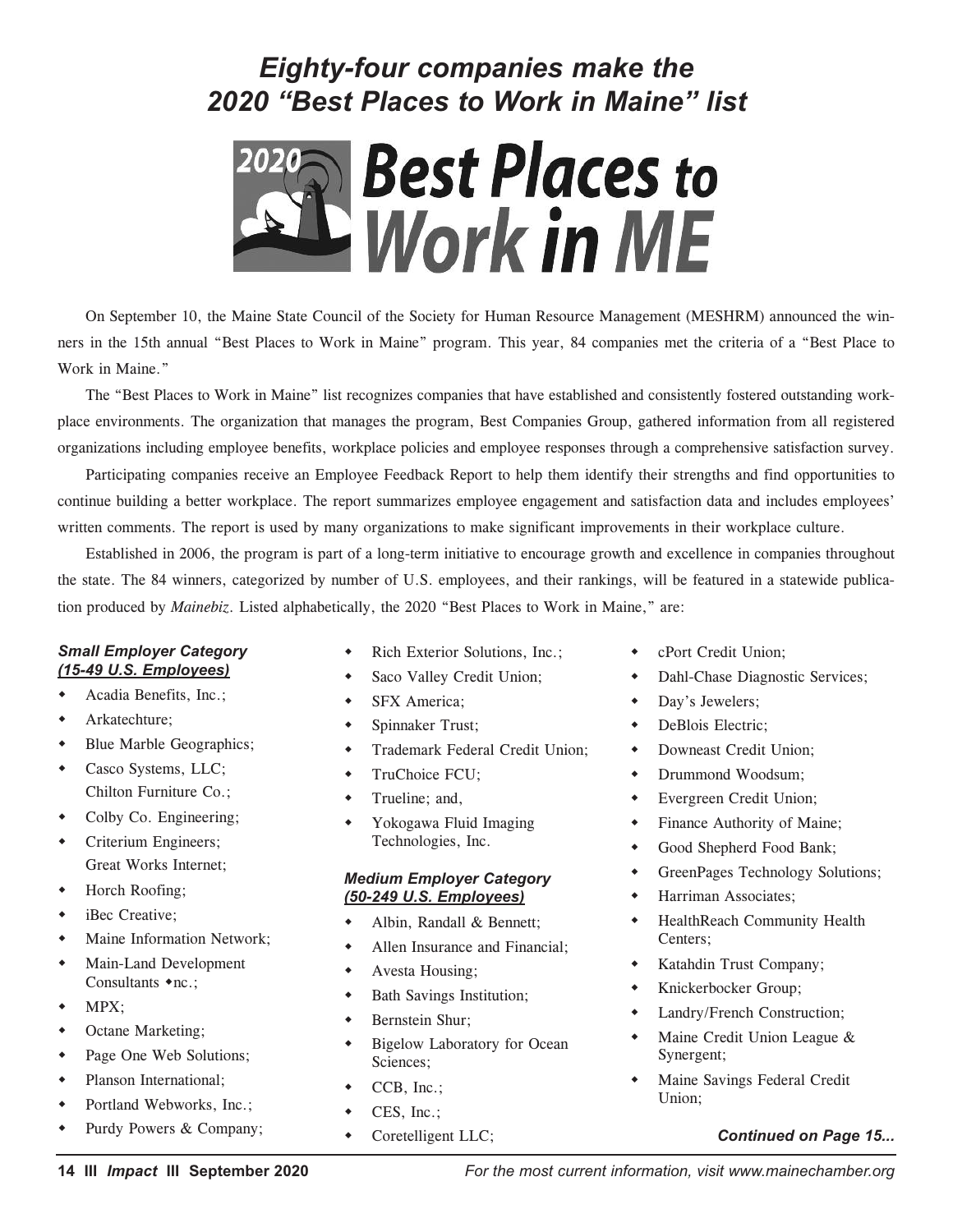

## *A Way to Beat Those Pandemic Pounds!*

When I open up social media these days, I often see references to "pandemic pounds" and "quarantine couch calories," among photos of banana bread and homemade mac and cheese. They reassure me that I'm not the only one struggling to eat healthy and exercise safely these last few months!

The good news is that just as COVID-19 has reshaped our lives, so too has it reshaped the Diabetes Prevention Program offered by MaineHealth. We are proud to have pivoted from offering this program only in-person to now virtually. And it's free! It is also available to anyone in Maine or New Hampshire.

Now that it is virtual, it is also easier for businesses to offer it to their employees, since they can join as a group, or choose a class offered at the most convenient time for the individual employee.

Designed by the U.S. CDC, the Diabetes Prevention Program helps anyone at risk for diabetes or who just wants to be healthier to lower their chances of developing type 2 diabetes and other serious health problems, like heart disease, high blood pressure, cancer, or stroke. If you are among the one-third of Americans with prediabetes or are at risk for diabetes (e.g. you're overweight or obese, or have a family history of diabetes), this program will help you significantly reduce your risk and reverse prediabetes. (Note: This class is not designed for people who already have type 2 diabetes.)

The goals of the program are to lose 5% to 7% body weight, which is enough to usually reverse pre-diabetes, and to help you maintain healthy eating and *by Dora Anne Mills, MD, MPH, FAAP*

physical activity. Participants most often see reductions in blood pressure and many other non-scale victories.

How often do the classes meet? Classes meet once weekly for the first four months, then once every other week to once monthly for the rest of the year.

What are the classes like? Classes are about one hour in length and are led by an instructor here in Maine or New Hampshire, who has been trained by the U.S. CDC and who serves as a coach. Classes are fun and informative, no matter what your knowledge level is. How do I know? I participated this last year in MaineHealth's Diabetes Prevention Program and loved it!

Nancy is another participant. She joined the program in June of 2019 and transitioned to virtual classes amid the COVID-19 pandemic. She had been diagnosed with prediabetes and battled it for years, but nothing worked for her. She joined the program and has since reversed her prediabetes diagnosis and met her weight loss goal. She lost 40-50 lbs. during her participation in this program and said the program has been a miracle for her.

For those who have been in isolation, participants engage with each other and form a supportive group - a safe way to beat the isolation blues! New classes are being started on a rolling basis. With the fall upon us, this is a great time to register. And did we mention that the classes are free? You can also look at available classes and register directly at https://mhprevention.coursestorm.com/course/diabetesprevention-program-live-online.  $\Box$ 

#### *Best Places to Work... (Continued from Page 14...)*

- Maine State Credit Union;
- $\bullet$  Midcoast Federal Credit Union;
- National Distributors Inc.;
- North Shore Behavioral Health;
- Northeast Charter & Tour Co., Inc.;
- + Patriot Subaru;
- PeoplesChoice Credit Union;
- Skowhegan Savings Bank;
- SymQuest;
- Systems Engineering;
- The County Federal Credit Union;
- University Credit Union; and,
- Wings for Children and Families.

#### *Large Employer Category (250 or More U.S. Employees)*

- Androscoggin Home Healthcare and Hospice;
- athenahealth;
- Bangor Savings Bank;
- Burns & McDonnell;
- Consigli Construction Co., Inc.;
- Darling's;
- Dechra:
- $\leftarrow$  Edward Jones:
- Hancock Lumber;
- Hussey Seating Company;
- Machias Savings Bank;
- MaineGeneral Health;
- NFI North:
- Publishers Clearing House;
- SHP Management Corporation;
- Summit Utilities, Inc.;
- TD Bank, N.A.;
- T-Mobile Oakland; and,
- $\bullet$  Tyler Technologies.

Endorsing partners of this program include the Maine State Chamber of Commerce, the Maine HR Convention, and *Mainebiz.* For more information, please visit BestPlacestoWorkInME.com. □

*Dora Anne Mills, MD, MPH, FAAP, is the chief health improvement officer for MaineHealth.*